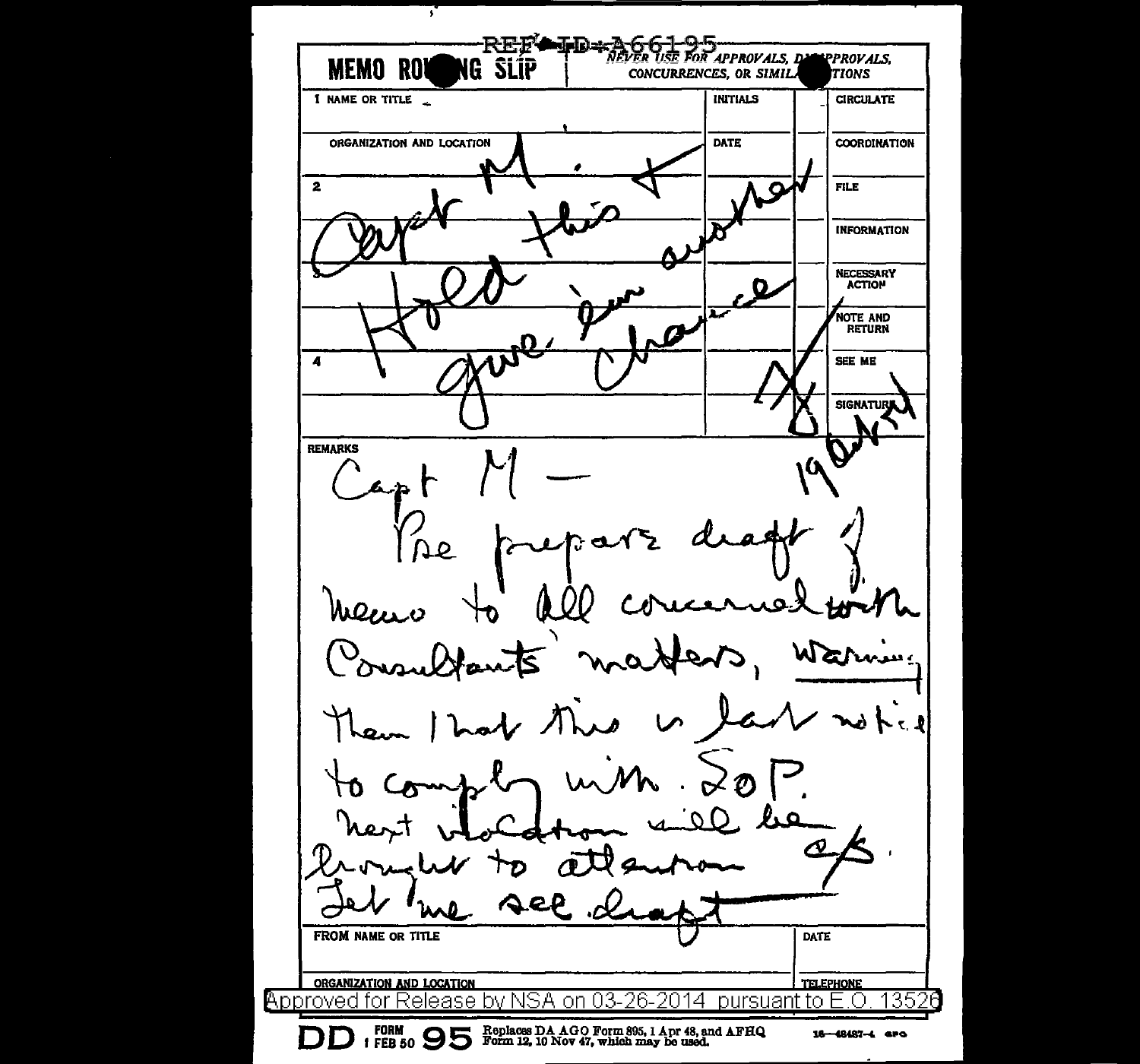REE ID: A66195 D/E To Chiefs at staff Divisions and Offices 1. after considerable study and observation of the problem of ng Kabupatèn Banggunan<br>Kabupatèn Banggunan administrative control over, and responsibility for our consultants exports, and advisors, NSA Regulation Number 10-30 was published on 12 July 1954, thereby establishing the NEA Registry for consultants. 2. With this Regulation, the in t Director placed centain suspensibilities on the chips of staff a insigns and offices as well as on the Registry for consultants. 3. It has recently went to my attention that in all too way cases the provisions of this Regulation have not been followed either in factor in spirit 4. The Department of Defense has been subjected to some sather sivers criticism security in regard to the